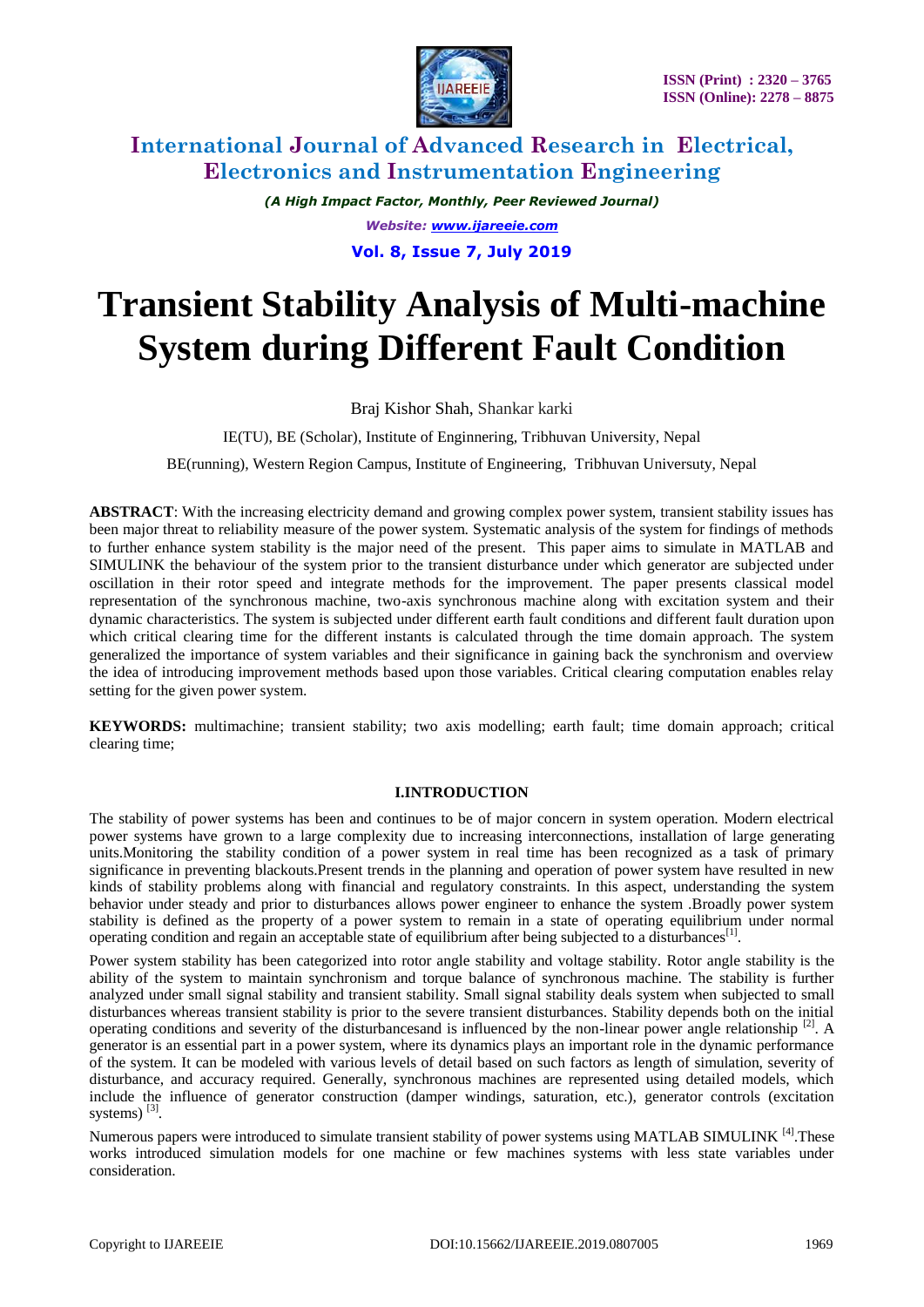

*(A High Impact Factor, Monthly, Peer Reviewed Journal)*

*Website: [www.ijareeie.com](http://www.ijareeie.com/)*

### **Vol. 8, Issue 7, July 2019**

This paper introduces a simple systematic approach for transient stability simulation.The proposed model uses MATLAB script for computing the initial parameters of SIMULINK blocks and for calculating the admittance matrices before, during and after fault occurrence based on the type and location of fault. The synchronous machine with its controller exciter system is modelled in Simulink and is considered as machine model.The power system can be easily extended, where the admittance of the passive network is considered and all machines are copied, and accordingly modified, from the described machine model.

The paper is organized as follows. In Section II, the Mathematical description of the system equations is introduced. In Section III, describe about the Simulink model. IV, model under study is presented with their data. Section V introduces results and discussion on the plot of rotor angle at different instant and their physical significance. Section VI concludes the idea of the paper.

#### **II. MATHEMATICAL SYSTEM MODEL**

This paper demonstrates the various electrical power system into mathematical form and analyse the system behaviour. Generator has been modelled as classical model and two axis model. The two model gives an overview of generator behaviour under steady and dynamic conditions. More variables have been taken into account under two axis modelling of the synchronous generator. Along this, excitation system has been modelled. IEEE type 1 exciter has been modelled. Under classical study, excitation has not been taken but under our proposed model excitation behaviour has been analysed and its response for the stability maintenance been studied. Network is reduced into simpler form for the easiness of the study and with the help of general power transfer function and differential equation of the swing simulation is carried out.

#### *A. Generator modelling*

#### *A.1 Classical Model*

In this model each synchronous generator is being represented with a constant voltage source behind a direct axis transient reactance. Though under transient disturbance generator behaviour change dramatically this model doesn't take into account the effect of saliency and assumes constant flux linkage. Three generators are represented as E1, E2 and E3 respectively [5].

#### *A.2 . Two Axis model*

Taking the effect of saliency into consideration the machine has been resolved into two axes namely, direct axis and quadrature axis. As the sub transient period only last for few cycles as compared to that of transient period, time constant for the sub transient period has been neglected. The overall system equations, including the differentialalgebraic equations are expressed in the following general form  $[6]$ :

| $V_q = -R_a I_q + X_d I_d + E_q$                                               | (1) |
|--------------------------------------------------------------------------------|-----|
| $V_d = -R_a I_d - X_q I_q + E_d$                                               | (2) |
| $E'_{q} = (X_{d} - X'_{d})I_{d} + E_{q}$                                       | (3) |
| $E'_d = -(X_q - X'_q) \cdot I_q + E_d$                                         | (4) |
| $\frac{dEq'}{dt} = -\frac{1}{T - do}(V_f + E_q)$                               | (5) |
| $\frac{dEd^{'}}{dt} = -\frac{1}{Tqo^{'}}E_d$                                   | (6) |
| $I_q = I \cos(\alpha - \delta)$                                                | (7) |
| $I_d = Isin(\alpha - \delta)$                                                  | (8) |
| $P_{ei} = E'_{di} I_{di} + E'_{qi} I_{qi} + (X'_{qi} - X'_{di}) I_{di} I_{qi}$ | (9) |

Equation (1) to (6) represents the dynamic equations performance of the synchronous machine. To the contrary, it a model comprising of the differential and the algebraic equations. In both model dynamics of turbine governor is being neglected and represented by a constant mechanical power Pm.

The different admittance matrix [Y] of the network and terminal voltage of the network in different fault condition are taken, so current is calculated by generally defined by: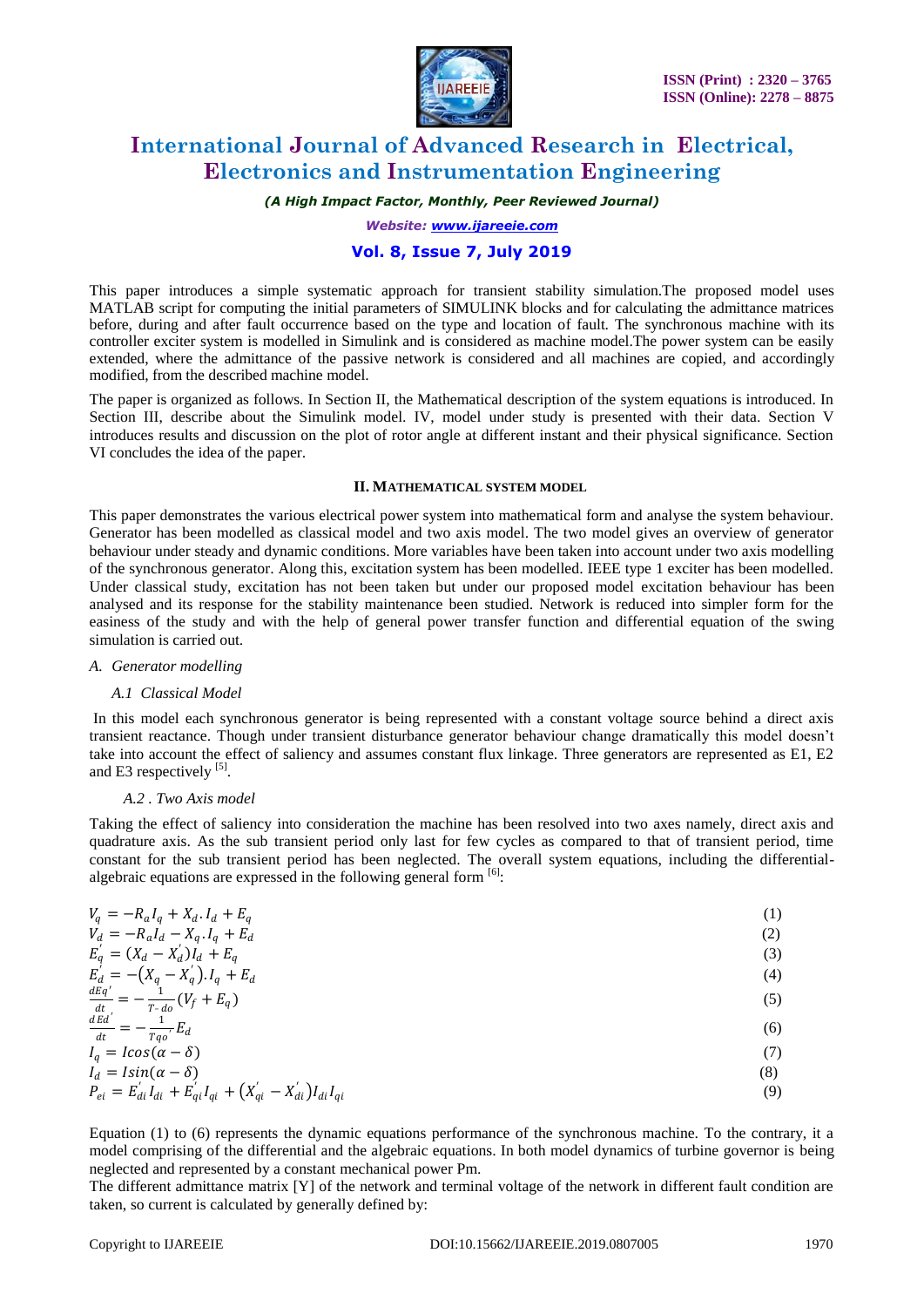

*(A High Impact Factor, Monthly, Peer Reviewed Journal)*

*Website: [www.ijareeie.com](http://www.ijareeie.com/)*

### **Vol. 8, Issue 7, July 2019**

#### $[I] = \sum_{k=1}^{n} [Y][V]$  $k=1$

(10)

Where matrix [I] is the phasor currents injection into network nodes and matrix [V] is the phasor voltages at network nodes. n is the total no of generator at that system.

#### *B. Excitation system modelling*

As the machine is being represented by a constant voltage source behind the direct transient reactance the effect of dynamics of excitation system couldn't be analysed. But addressing the dynamic behaviour of the machine, response of excitation system with its transient behaviour has been analysed. IEEE type -1 standard excitation system has been taken into study. The effect of stator winding saturation also has been taken into consideration.

Fig. II.2 shows a simplified schematic representation of used excitation system with voltage regulator. The entire excitation system is modelled with the combination of the transfer function [7].

$$
T'_{E i} \frac{dE_{f d i}}{dt} = -(K_{E i} + S(E_{f d i}) E_{f d i} + V_{R i} \tag{11}
$$

$$
T_{Ai} \frac{dV_{Ri}}{dt} = -V_{Ri} + K_{Ai}R_{Fi} - \frac{K_{Ai}K_{Fi}}{T_{Fi}}E_{fdi} + K_{Ai}(V_{refi} - V_i)
$$
\n(12)

$$
T_{Fi}\frac{dR_{Fi}}{dt} = -R_{Fi} + \frac{K_{Fi}}{T_{Fi}}E_{fdi}
$$
\n
$$
\tag{13}
$$

Equation (11) represent the main excitation whereas equation (12) represent the secondary pilot excitation. Stabilization circuit is represented through transfer function as shown in equation (13).

#### *C. Network Equation*

In this simulation, load is represented as constant impedance type. By initial load flow calculation and determine each bus voltage magnitude and phase angle, current prior to disturbance is calculated as In the classical model,

After load flow analysis by Newton Raphson method [8]

 $I_i = \frac{S_i^*}{V_i}$  $\frac{S_i^*}{V_i} = \frac{(P_i + j Q_i)^*}{V_i}$  $\frac{\partial v_i}{\partial t}$ , i=1, 2, 3, ..., m (14)  $E_i = V_i + JX'_d \cdot I_i$  $(15)$ 

$$
y_{io} = \frac{S_i^*}{|V_i|^2} = \frac{P_i - j \dot{Q}_i}{|V_i|^2}
$$
(16)

 $P_{ei} = \sum_{j=1}^{m} |E'_i| |E'_j| |Y_{ij}| \cos[\theta_{ij} - \delta_i + \delta_j]$ (17)

$$
\frac{H_i}{\pi f_0} \frac{d^2 \delta_i}{dt^2} = P_{mi} - \sum_{j=1}^m |E'_i| |E'_j| |Y_{ij}| \cos[\Phi_{ij} - \delta_i + \delta_j]
$$
\n(18)

Equation (14) represent the flow of current at each bus. The mentioned classical model representation of the generator by the voltage behind the direct axis transient reactance is shown by the Equation (15). All loads are converted into equivalent admittance through the means of Equation (16). Equation (17) and (18) corresponds to the electrical power output of the respective machine and the solving of the swing equations respectively.

In the case of our proposed model we simulate our system with different three phase earth fault conditions. With the help of load analysis, each generator bus voltage is generated before, during and after fault conditions.<sup>[9]</sup>

| $P_{tra} = \frac{V*V_t}{r} sin\delta$                  | (19)  |
|--------------------------------------------------------|-------|
| $\frac{d\Delta\omega}{dt} = \frac{\pi f}{H} (Pm - Pe)$ | (20)  |
| $\mathbf{A}$ .                                         | (0.1) |

$$
\frac{a_0}{dt} = \Delta \omega \tag{21}
$$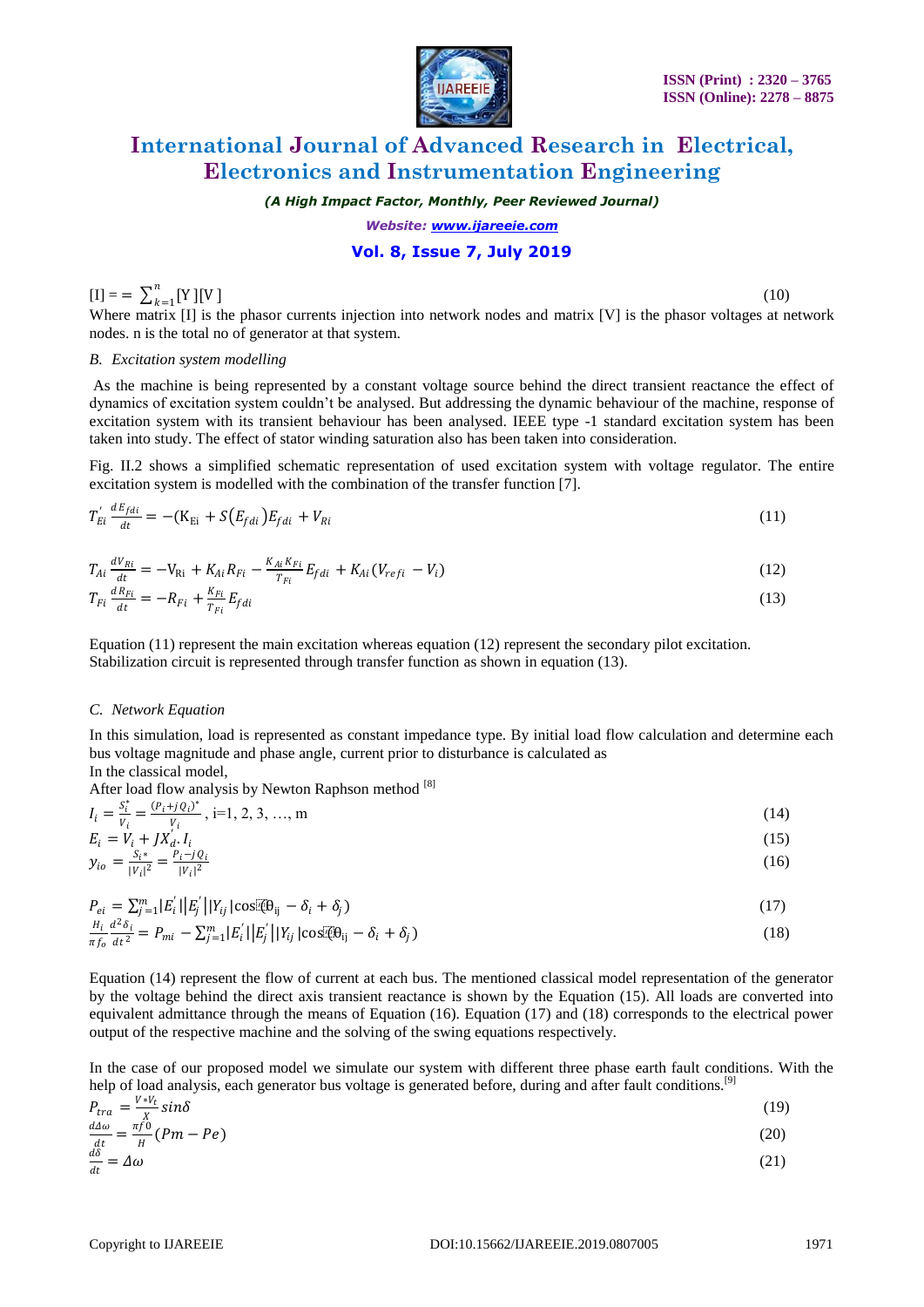

*(A High Impact Factor, Monthly, Peer Reviewed Journal)*

*Website: [www.ijareeie.com](http://www.ijareeie.com/)*

### **Vol. 8, Issue 7, July 2019**

The power transmission is the most influencing factor for the stability limit of the system. Prior to the before, during and after fault conditions the power transmission is given by the Equation (19). Equation (20) and (21) are the simplest form of equation (17) and (18) which is used for computation.

#### **III. MODEL DISCRIPTION**

In this section, the whole system simulation is shown which is constructed by using the mathematical equations which described in above section. Simulation of each part of the machine is constricted by using their respective equations. The description is nine bus WSCC system. The detail of the system is given in [10].



#### *Figure 0.1Overall system model*

This is overall system of the WSCC 9 bus system in which have three generator which is shown in fig III.1. Each machine has detail 2 axis model detail simulation to can analyse the detail response of the machine at different fault condition during transient.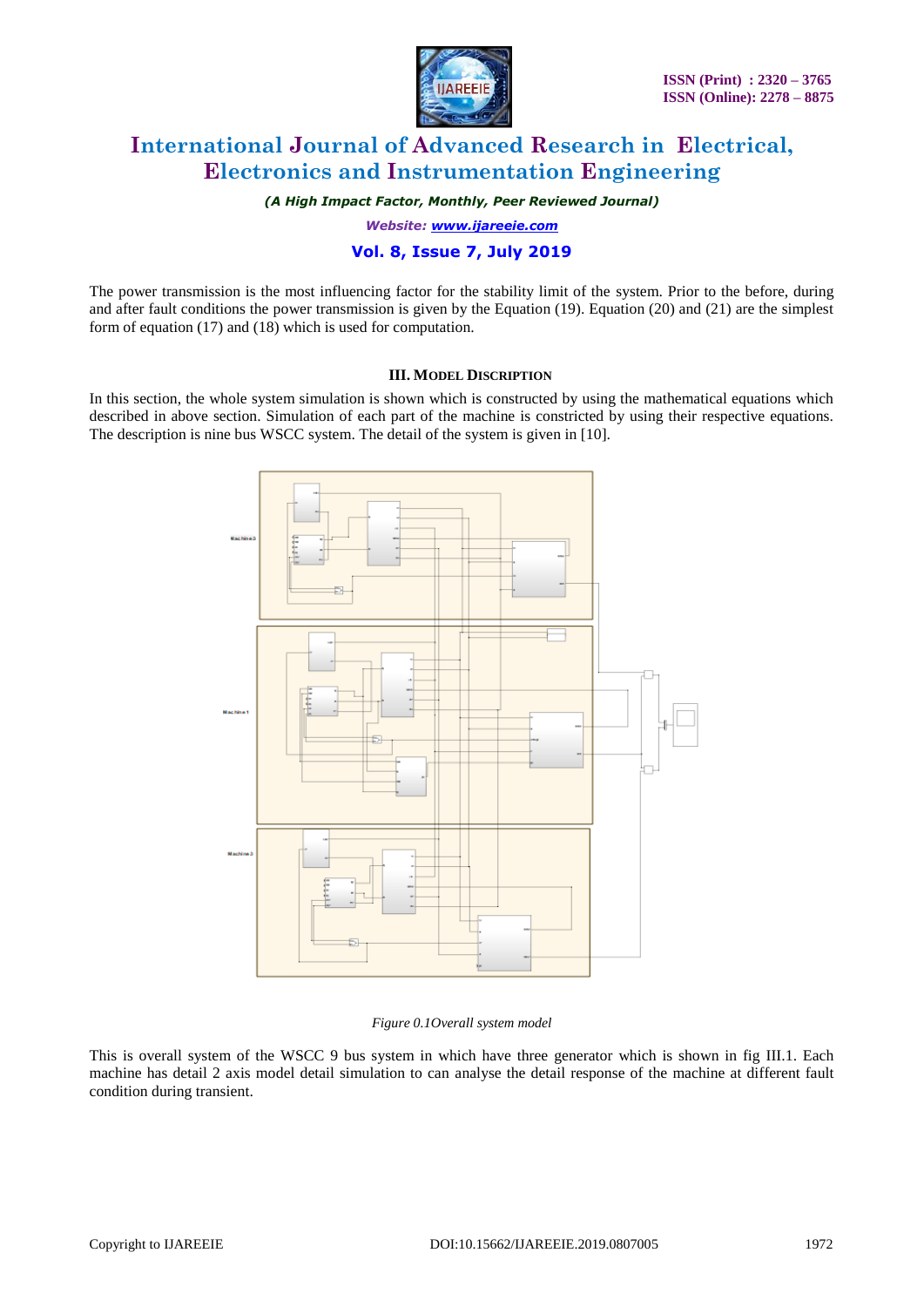

*(A High Impact Factor, Monthly, Peer Reviewed Journal)*

*Website: [www.ijareeie.com](http://www.ijareeie.com/)*

**Vol. 8, Issue 7, July 2019**



*Figure 0.1Machine dynamic system model of each machine*



*Figure 0.3Rotor angle system model of each machine*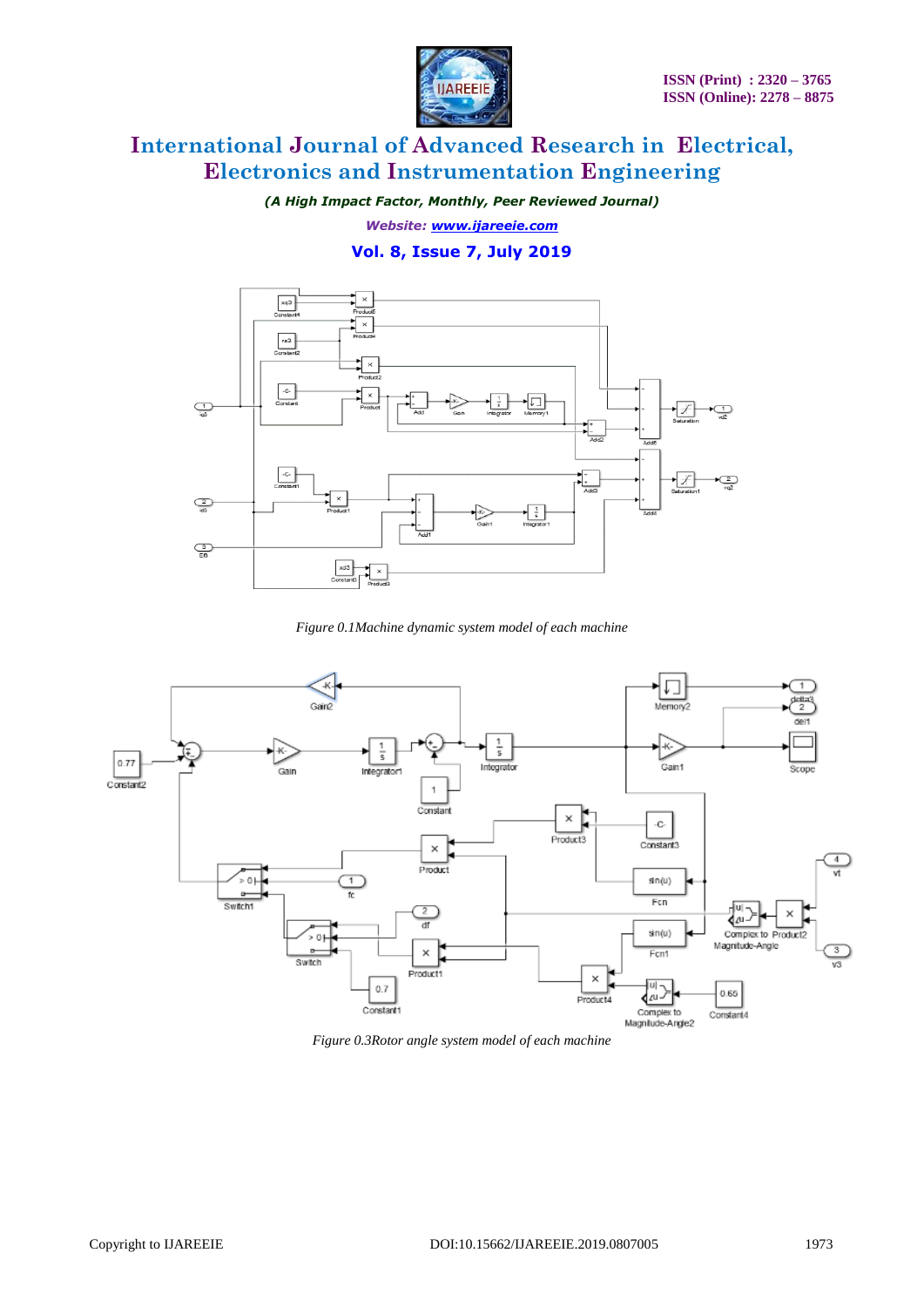

*(A High Impact Factor, Monthly, Peer Reviewed Journal) Website: [www.ijareeie.com](http://www.ijareeie.com/)*

### **Vol. 8, Issue 7, July 2019**



*Figure 0I.4Current computation model of each machine*



*Figure 0I.5Excitation system model of each machine*

The fig III.2 to fig III.5 are the simulation model of each part of the system model. A switch is added to include or exclude the required parameter in the model. Memory block are used to store initial value of the respective parameter in the model. Initial value of this model is same as <sup>[11]</sup> model. A Signal generator is used to change the status of the switches. Other signal generator is used to generate the terminal voltage similar to come out from the 9-bus system load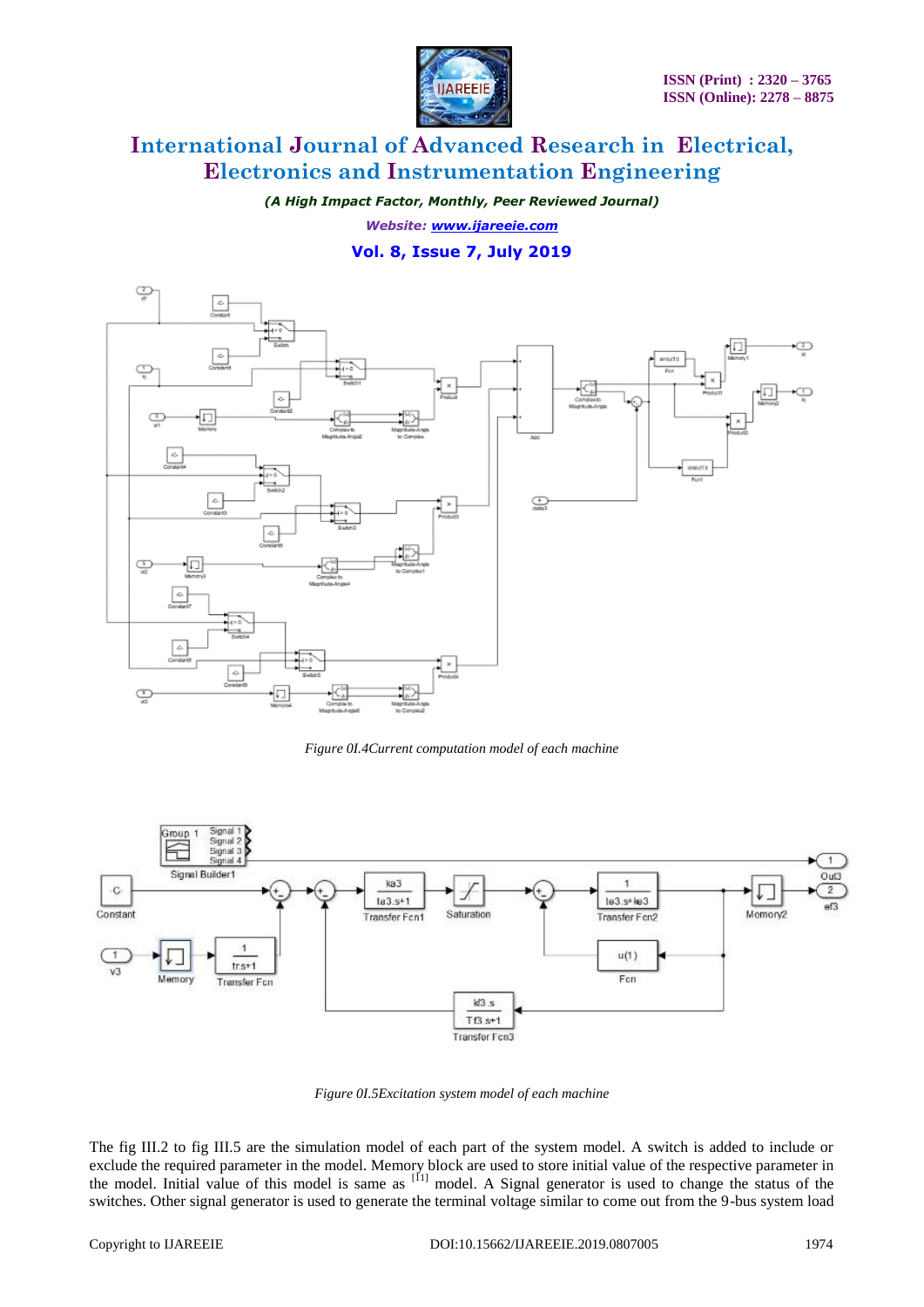

*(A High Impact Factor, Monthly, Peer Reviewed Journal)*

*Website: [www.ijareeie.com](http://www.ijareeie.com/)*

### **Vol. 8, Issue 7, July 2019**

flow. This arrangement of the model is simple and systematic, which is suitable for researchers or students to build the required network and to investigate the effect of the different fault location and different fault conditions i.e. different fault impedance.

### **IV. ILLUSTRATIVE SYSTEM EXAMPLE**



*Figure IV.1 WSCC- 3 Machine 9 bus system* 

Western System Coordinated Council (WSCC) 3 machine, 9 bus system has been taken into study <sup>[11]</sup>. They are the system appearing in reference [12]. The base MVA is 100 and base frequency is 60.

### **V. RESULT AND DISCUSSION**

The classical model and proposed model are simulated in MATLAB/Simulink. Three phase faults are simulated at bus 9 and cleared with the opening of line 8-9. The other machine data of this model is taken from [13]. The fault occurs at 0 sec in classical model and at 1 sec in the proposed model. The model is simulated for 10 sec which is enough for predicting the nature of the system. The critical clearing time is determined through simulating the given fault repeatedly and increasing the critical clear time by 1ms until the generator loses synchronism. Generator 1 is taken as the reference bus and is the highest inertia among the three generators.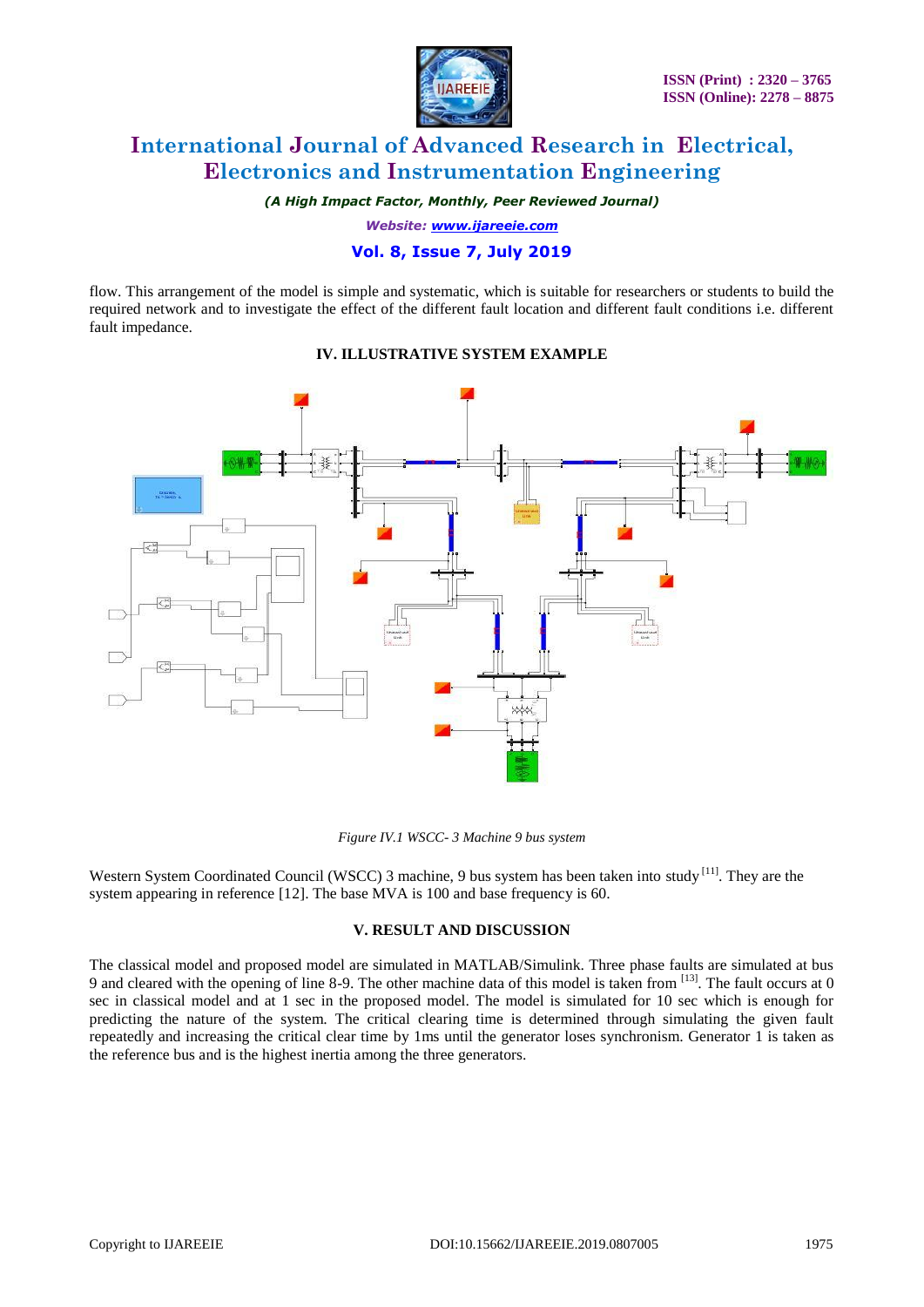

*(A High Impact Factor, Monthly, Peer Reviewed Journal) Website: [www.ijareeie.com](http://www.ijareeie.com/)* **Vol. 8, Issue 7, July 2019**



*Figure V.2 proposed model tc=1.23s*



### *Figure 0.3 proposed model tc=1.24s*

Figure V.2 illustrates the relative rotor angle upon the clearance of the fault  $t_c$ =1.24 sec. Here, machine 3 can't get back its synchronism resulting in the rapid increase of its rotor angle showing instability nature of it whereas still machine 3 able damp out the oscillation due to the different voltage level at the terminal of machine 2 as compare to terminal of machine 3.

Figure V.3 represents the relative rotor angle upon the clearance of the fault at  $t_c=1.54$  sec. It illustrates that both the machine run out of from its synchronism. The graph presents the idea of the critical time of the system being 1.54 sec. The voltage level during the fault was calculate thorough load flow analysis and is found as 0.31 ,0.35 and 0.2 of machin1, machine 2 and machine 3 respectively.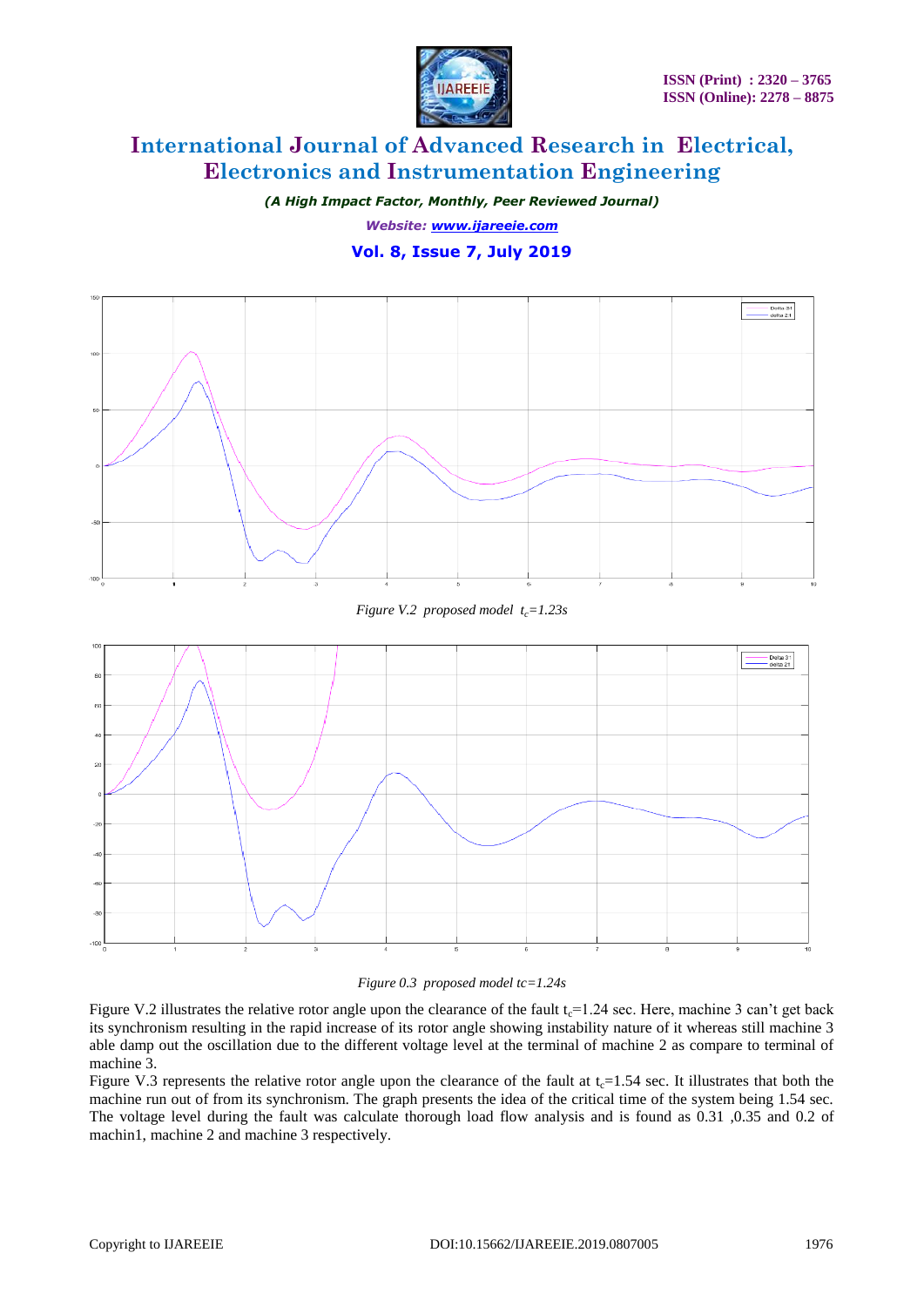

*(A High Impact Factor, Monthly, Peer Reviewed Journal)*

*Website: [www.ijareeie.com](http://www.ijareeie.com/)*

**Vol. 8, Issue 7, July 2019**



*Figure V.4proposed model tc=1.54s*

When thefault resistance is changed then the new voltage level during the fault is obtained through load flow analysis. The system is studied further with the new voltage level of 0.4p.u, 0. 42p.u and 0.25p.u of machine 1, machine 2 and machine 3 respectively. Figure V.4 and Figure V.5 illustrate the relative angular position under fault clearing time of 1.46 sec and 1.47 sec respectively. When tc = 1.46sec both the machine is stable and at tc = 1.47 sec the machine 2 became unstable rather than 3. The system is further simulated for next fault clearing and both the machine gets unstable at tc  $= 1.73$  sec as shown in Figure V.6. Thus, critical clearing time of the system is found to be 1.73 sec.



*Figure V.5tc=1.46s*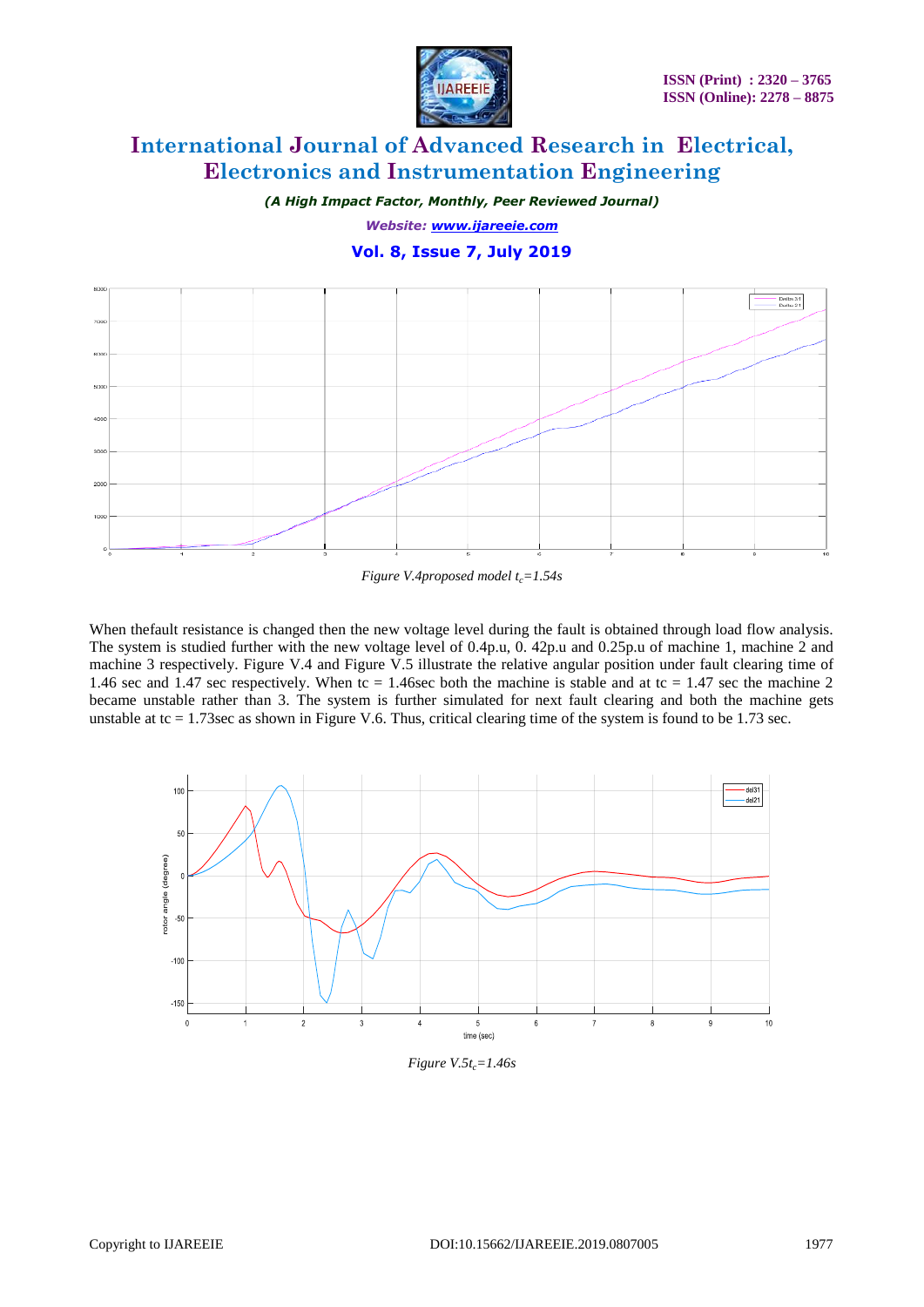

*(A High Impact Factor, Monthly, Peer Reviewed Journal)*

*Website: [www.ijareeie.com](http://www.ijareeie.com/)*

**Vol. 8, Issue 7, July 2019**



*Figure V.5 Swing Curve at tc=1.47s*



| $V_1 = 0.31$ pu,     | $V_1 = 0.4$ pu,      |
|----------------------|----------------------|
| $V_2 = 0.35$ pu,     | $V_2 = 0.42$ pu,     |
| $V_3 = 0.2$ pu       | $V_3 = 0.25$ pu      |
| $Tc=1.23$ sec        | $Tc=1.46$ sec        |
| Stable: machine 2.   | Stable: machine 2,   |
| machine 3            | machine 3            |
| Unstable:            | Unstable:            |
| $Tc=1.24$ sec        | $Tc=1.47$ sec        |
| Stable: machine 2    | Stable: machine 3    |
| Unstable: machine 3  | Unstable: machine 2  |
| $Tc=1.54$ sec        | $Tc=1.73$ sec        |
| Stable:              | Stable:              |
| Unstable: machine 2, | Unstable: machine 2, |
| machine 3            | machine 3            |

| Table 0.1 Critical clearing time instants |  |  |
|-------------------------------------------|--|--|
|-------------------------------------------|--|--|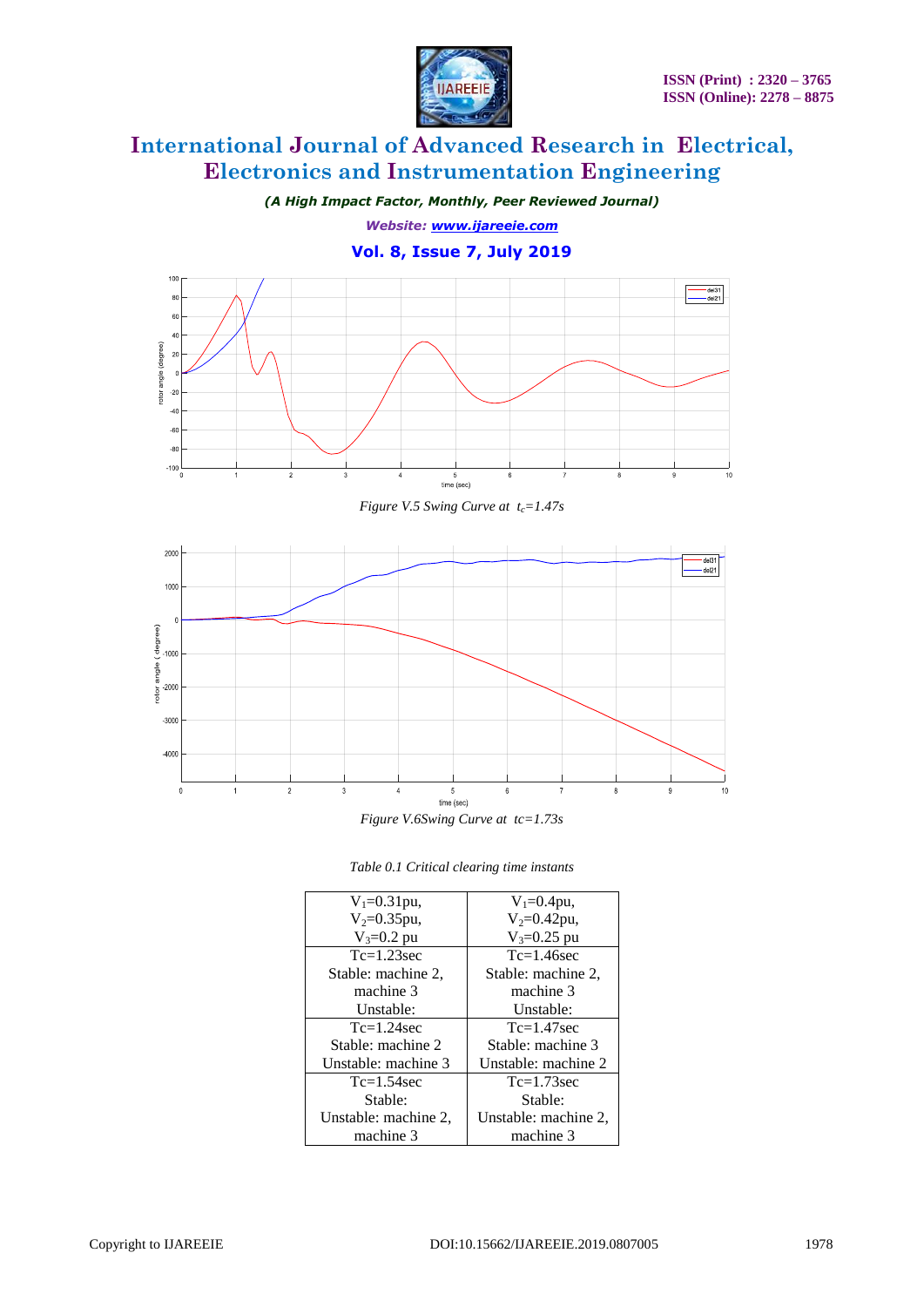

*(A High Impact Factor, Monthly, Peer Reviewed Journal) Website: [www.ijareeie.com](http://www.ijareeie.com/)* **Vol. 8, Issue 7, July 2019**  $120$  $10<sub>l</sub>$  $\mathcal{R}^{\prime}$ igle time (sec)

*Figure V.7Swing Curve at tc=0.15s*



*Figure V.8Swing Curve at tc=0.16s*

Figure V.7 and Figure V.8 shows the stability time limit of the same studied system under the classical model with the findings of critical clearing time of 0.16 sec. The simulation provides overview of the system behaviour under transient disturbance and effect of system variable in critical clearing time of the system.

### **VI.CONCLUSION**

Methods and models for the study of transient stability have been presented in this paper. The results comparisons emphasize the need of accountability of detailed modelling and dynamic behaviour of excitation system for stability assessment. The proposed model is better suited for the stability analysis along with inclusion of damping and the excitation(saturation) in the stability of the system. The voltage level during the occurrence of the fault influenced by the fault impedance is affected the critical clearing time of the system. Although the proposed model is introduced to study transient stability at the different machine nature as well as different fault condition, different analysis is tested and will be introduced as a future work. Furthermore, by using this this model also can analyse the effect of excitation system and it's time constant on the critical time of the transient stability.

#### **REFERENCES**

- [1] Kundur P. Power system stability and control. In: EPRI *power system engineering series.* New York: Mc Graw-Hill, 1994.
- [2] L. Grigsby, Electric Power Engineering Handbook, 2nd ed. CRC Press, May 2001.

<sup>[3]</sup> T. Hiyama, Y. Fujimoto, and J. Hayashi, "MATLAB / Simulink based transient stability simulation of electric power systems," in Power Engineering Society 1999 Winter Meeting, IEEE, vol. 1. IEEE, 1999, pp. 249–253.

<sup>[4]</sup> Demiroren A. and Zeynelgil HL. "Modeling and simulation of synchronous machine transient analysis using SIMULINK". *Interntional Journal of Electrical Engineering Education,*vol. 39, pp. 337-346, 2002.